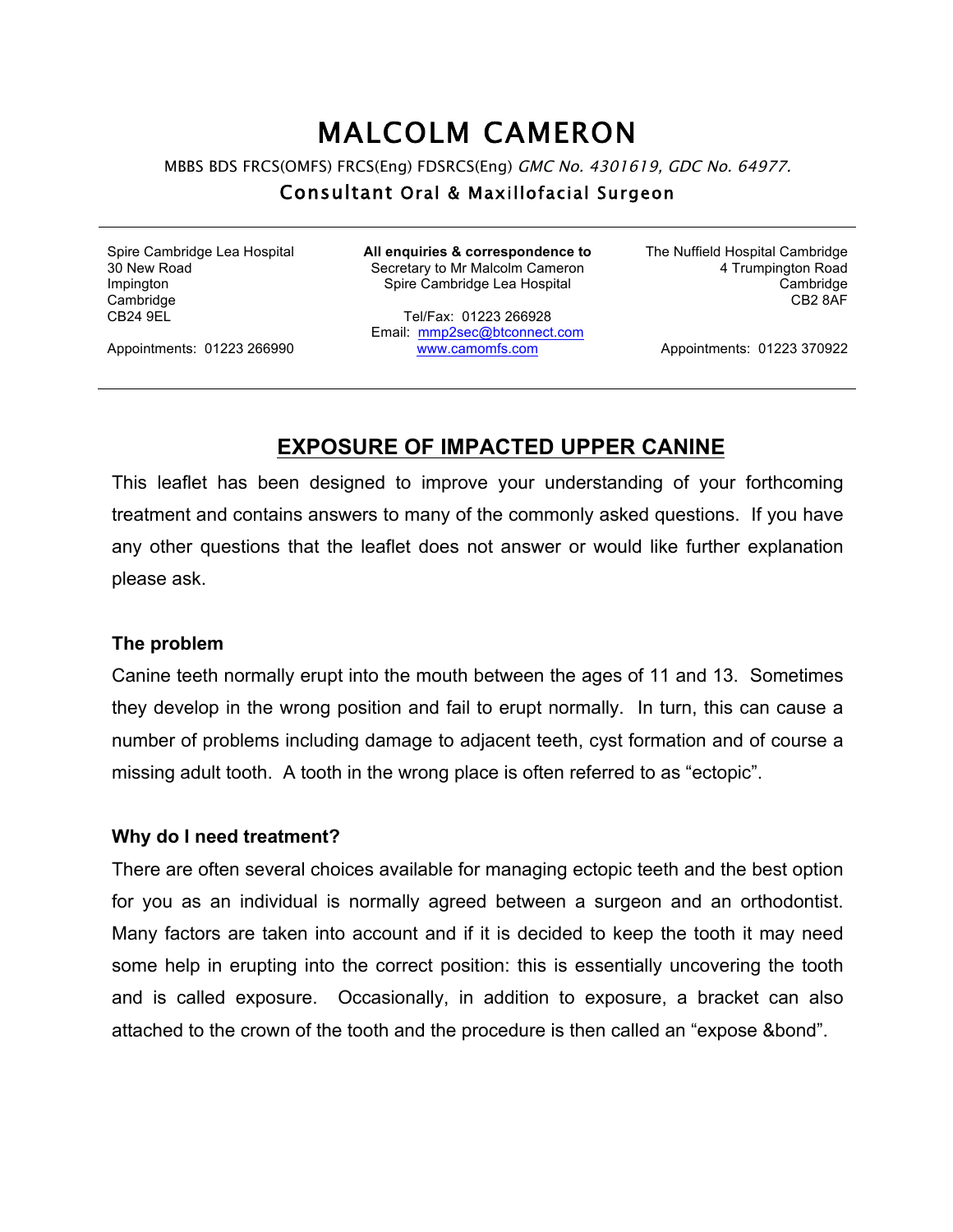#### **What does the treatment involve?**

Uncovering the tooth is normally a relatively minor surgical procedure and most often takes place under a "day case" general anaesthetic, that is, you are put to sleep completely but you will be able to go home on the same day. While you are asleep the gum lying over the canine will be pushed back and a hole created through which the crown of the tooth is visible. Occasionally some of the bone surrounding the crown of the tooth also needs to be removed.

#### **How will the orthodontist pull the tooth into the correct position?**

Once the canine is exposed one of three things will happen under the same anaesthetic.

- **Canine exposure.** If the canine is lying in the roof of the mouth, part of the gum can be removed to create a "window" into which the tooth will erupt or through which an orthodontist can attach a bracket. This gum re-grows once the tooth has moved into position.
- **Bracket and chain.** A small bracket is glued to the tooth. Attached to this is a chain which your orthodontist can then use to pull the tooth into the right position. The chain is usually stitched out of the way but it is quite delicate and therefore it is important to be careful when eating for the first few weeks after surgery.
- **A pack.** Sometimes a pack of antiseptic soaked gauze is placed over the crown of the tooth after it is exposed. The pack is kept in position with stitches and removed after a few weeks. You must be careful not to dislodge the pack.

Sometimes it is necessary to place stitches at the end of the operation. These are usually dissolvable and take about two weeks to disappear.

#### **Is there much pain or swelling?**

None of the above procedures are particularly painful but you will obviously experience some soreness afterwards. There is usually very little in the way of swelling. If it is likely to be sore painkillers will be arranged for you. It is not usually necessary to take antibiotics.